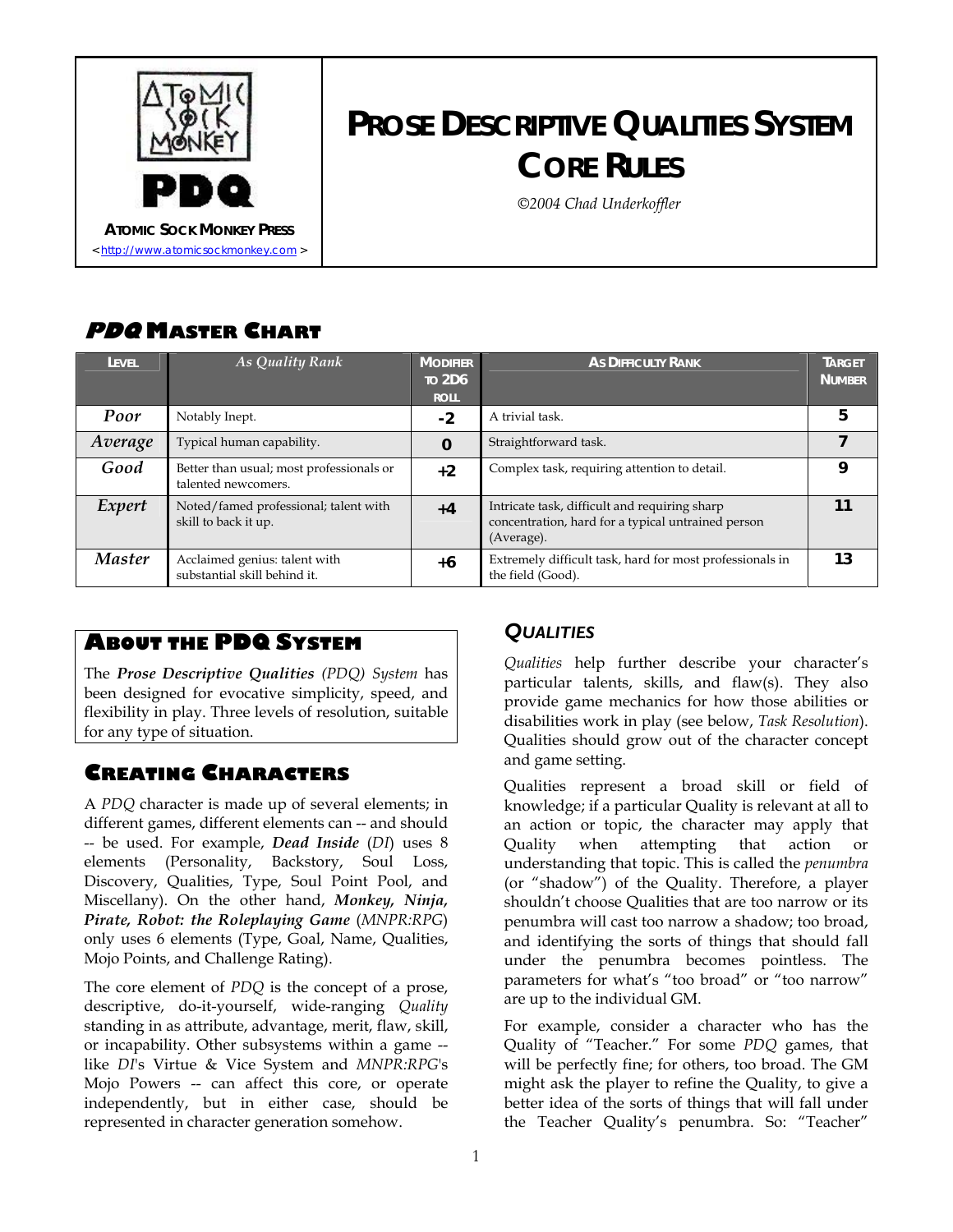

could become "College History Prof," "High School Chemistry Teacher," or "Grade School Teacher." While all would cover the basic concept of education, each individual choice will bring different skills under the Quality penumbra – not just their fields of interest, but also supplementary knowledge: the College History Prof would have more experience with (academic) politics, the High School Chemistry Teacher would know more about adolescent fads, and the Grade School Teacher would be better at dealing with kids on a sugar high.

Take another example: "Gunplay." This Quality would be useful not just in shooting at things, but also in cleaning and repairing guns, discovering the location of nearby gun dealers and shooting ranges, knowing the history of firearms, and so forth. If the player had instead selected a Quality of ".44 Magnum," the Quality would only be useful in shooting that individual model of gun, and involve knowledge surrounding .44 Magnums exclusively.

Qualities are often drawn from five general areas:

- ♦ **Physical**. Having to do with the body, athleticism, or natural talents;
- ♦ **Mental**. Areas of study, intellectual acuity, education;
- ♦ **Social**. Groups the character is a member of or associates with, skills in dealing with people;
- ♦ **Professional**. Knowledge and skills picked up on the job; and
- ♦ **Other**. Esoteric skills, psychic talents, physical resources, or superpowers.

Qualities have Ranks, which indicate increasing proficiency. From lowest to highest, the Ranks are:

- ♦ **Poor [-2]**;
- ♦ **Average [0]**;
- ♦ **Good [+2]**;
- ♦ **Expert [+4]**; and
- ♦ **Master [+6]**.

The numbers in square brackets following the Rank of the Quality show the Rank's Modifier – how much is added to or subtracted from a 2d6 dice roll (see below).

Characters have some things going for them (Strengths), and at least one thing working against them (Weakness). At everything else, characters are neither noteworthy nor inept – that is, they're Average [0].

#### **QUALITY EXAMPLES**

**Physical**: Gunplay, Kung Fu, Roguishly Handsome, Weightlifting, Ballroom Dance, Perseverance.

**Mental**: Oriental Philosophy, Fine Food and Drink, Sports Trivia, Speed-reading, Strategy & Tactics, Computer Programming.

**Social**: Wu-Shen Monks, MI6, Football Team, Conversationalist, Intimidating Guy, Charmingly Effusive.

**Professional**: Teacher, Martial Artist, Spy, Professional Athlete, Freelance Writer, Bounty Hunter, Mad Scientist.

A *Strength* is an inherent positive aspect (benefit, skill, talent, attribute, or power) of a character. Come up with a word or a pithy phrase to sum up the Strength. Examples include Fighting, Credit Rating, Fly Like A Bird, Find Bargains, and Run Away!

A *Weakness* is an inherent negative aspect of the character, stemming from ignorance, flawed understanding, physical or mental incapability, or some other vulnerability. A word of advice: pick something that will be fun or entertaining (for you the player, not necessarily you the character) to flub at! Come up with a word or a pithy phrase to sum up the Weakness. Examples here include Glass Jaw, Bad Credit Rating, Slow As Molasses, and Wallflower. Weaknesses are always Poor [-2] Rank.

Depending upon the conception of what a character is like, *any* Quality (other than that gained from Type) can be a Strength or a Weakness. For example, suppose a character has "Hook-Handed" as a Quality. If it's ranked Average [0] or above, it's a Strength: the character can use his Hook as a weapon (in physical conflicts) or as a threat (in social conflicts) – or even wackier things picking a lock or sliding down a rope – with an increased chance of success. But if the character has "Poor [-2] Hook-Handed," this is a Weakness: the character keeps getting his Hook stuck into things, forgets about it when he tries to scratch his head, has problems holding onto things that require two hands, and so forth. It's all in the way you spin it.

**IMPORTANT NOTE - If a PC wants to be particularly better at some Quality that might normally fall under the penumbra of another Quality (for example, taking "Soldier" and "Rifle" separately), it's perfectly okay to do so, provided that the player realizes that in exchange**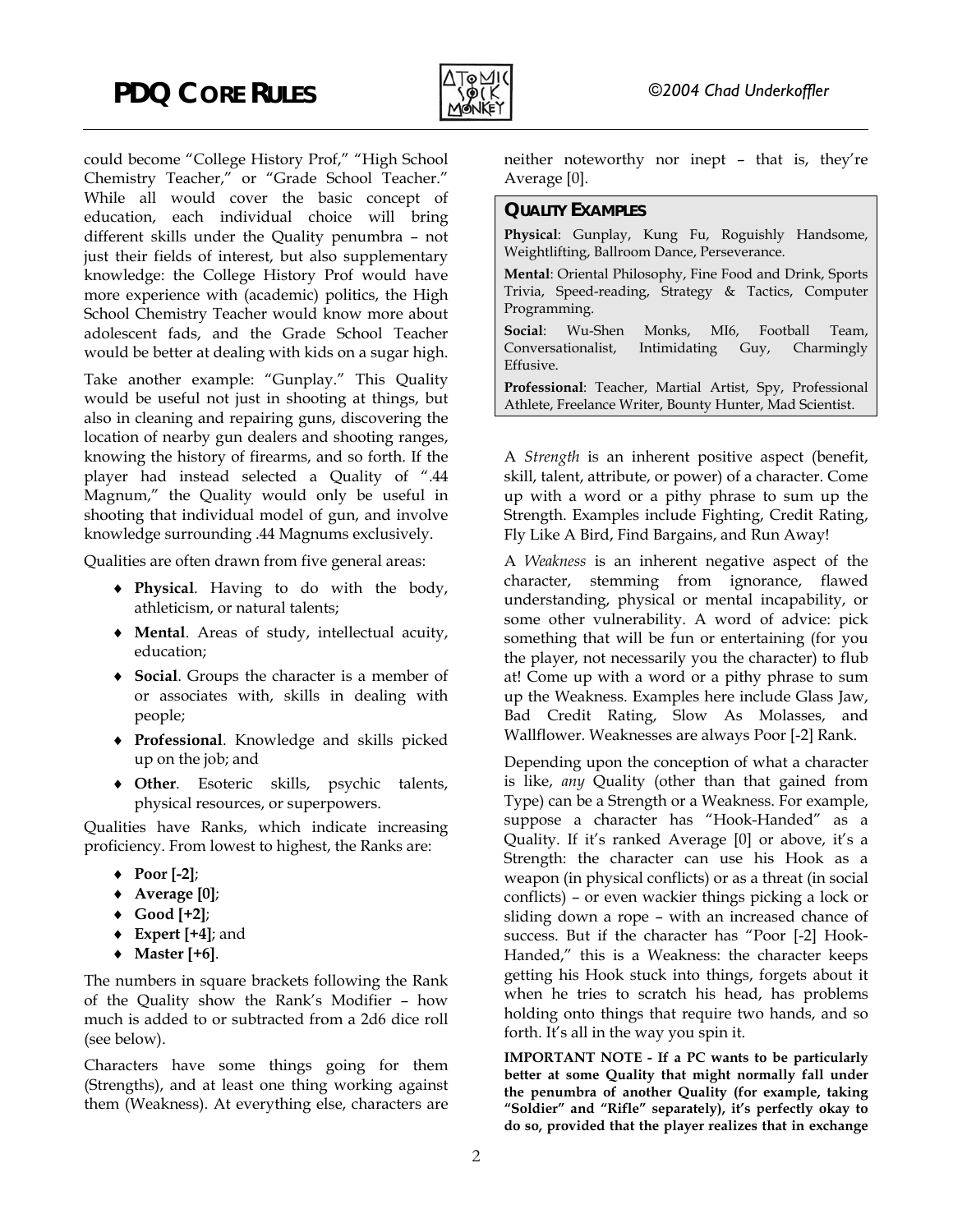

**for a benefit up-front, their character generation choice** *will* **affect future Improvement (see below,** *Improvement***).** 

Players should have several options when designing the Qualities of their character. They may choose between having more Qualities at a lower level of competency, or having fewer Qualities at a higher level of competency.

It's a good idea to first determine how many ranks of Strengths and Weaknesses you wish characters to have, and then to lay the possibilities out simply for the players. For example, *DI* characters have 8 Ranks of Strengths and 1 Rank of Weakness, which breaks down this way:

- A. 4 Good [+2] Strengths and 1 Poor [-2] Weakness. *Upshifts (Being Badass)*
- B. 1 Expert [+4] Strength, 2 Good [+2] Strengths, and 1 Poor [-2] Weakness.
- C. 2 Expert [+4] Strengths and 1 Poor [-2] Weakness.
- D. 1 Master [+6] Strength, 1 Good [+2] Strength, and 1 Poor [-2] Weakness.

Never fear: if after play begins, a particular Quality sees no use and doesn't really add to the characterization of a PC, a player should feel free to change it to something that fits better – but only after talking to the GM first.

### **TASK RESOLUTION**

When your character tries to do something, the GM will determine if the situation is *simple*, *complicated*, or *conflict*. Let's take each in turn.

#### *SIMPLE SITUATIONS*

In *simple situations*, the task is clear-cut, there are no outstanding issues interfering with the attempted action, or randomness would bog down the game. In a simple situation, the GM looks at the *Master Chart* (see below), and determines the Difficulty Rank of the task. Then, the GM compares that Difficulty Rank to the character's most appropriate Quality Rank. The higher Rank of the two "wins." If the Difficulty Rank of the task is equal to or higher than the character's relevant Quality Rank, the task becomes a *complicated situation* (see below).

Examples: Jefferson wants to climb a wall using his Good [+2] Outdoorsman Quality (he successfully convinces the GM that climbing a cliff face is similar enough to climbing a wall for it to count), he'll automatically succeed in scaling Poor [5] and Average [7] Difficulty walls.

If Kristov wanted to climb a wall, he has no applicable Quality, and so would have the default Quality Rank of Average [0]. This means he can only automatically succeed in climbing Poor [5] Difficulty walls.

For Jefferson, Good [9] or higher Difficulty Rank walls are complicated*;* for Kristov, Average [7] or higher Difficulty Rank walls are complicated.

This is how PCs get more bang for their buck. If the player describes his character's attempt to perform an action in a graphic, flavorful, and entertaining way, the GM can give them an *Upshift*. An Upshift means that for that particular action, the PC rolls as if their Quality were one level higher (essentially giving him an additional +2 to their roll). So, rather than "I hit the sailor" (or "I haggle"), the player says something like "I grab the sailor's shirt with one hand and pull him closer to punch him in the face with my other fist – arr, matey!" (or says, in character, "May the fleas from a thousand camels infest the beds of your children if you try and rob me in this way!"). If the PC had a Good [+2] Pirate (or Bargaining) Quality, this would change his roll in attempting to hit the sailor (or haggle with the merchant) from 2d6+2 to 2d6+4, as if he were Expert [+4] Rank.

NOTE - Upshifts above Master Rank add *an extra die* to the character's roll (i.e., instead of rolling 2d6+6+2, the character rolls *3d6+6*).

### *COMPLICATED SITUATIONS*

Dice rolls are made in *complicated situations*: where comparisons of Rank are inconclusive, or when randomness is desired. Complicated situations are when Quality and Difficulty Ranks are tied, or when Quality Rank is lower than Difficulty Rank. To attempt a complicated situation, the PC rolls two regular six-sided dice (2d6), and adds the Modifier for their Quality Rank. To succeed, the PC must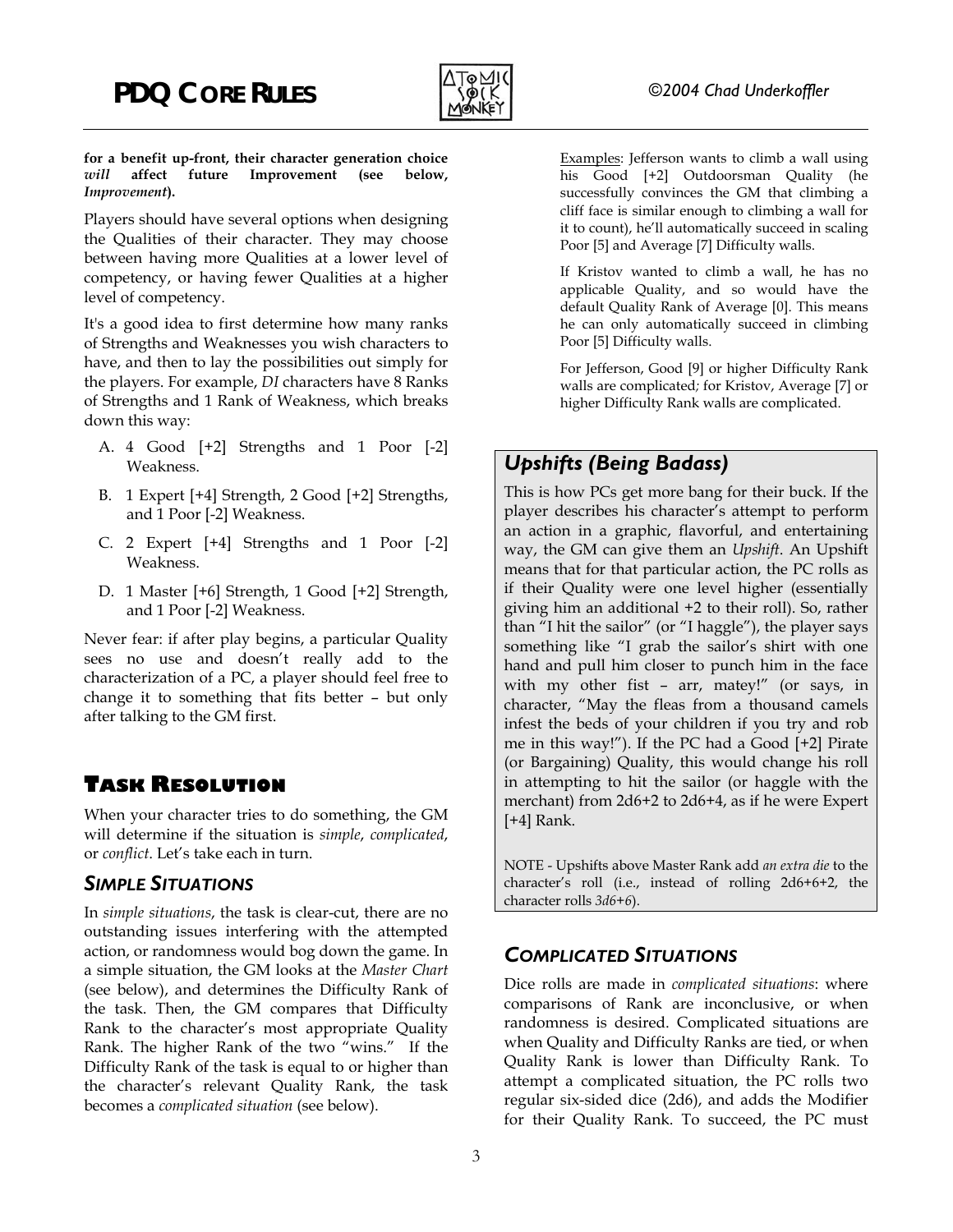## **PDQ CORE RULES** *©2004 Chad Underkoffler*



match or roll higher than the Target Number of the task's Difficulty Rank.

NOTE - Some failures – like attempting to walk a skinny appear at the end of this chapter. building ledge – may carry the chance of getting hurt. For more on that topic, see below, *Environmental Damage*.

Examples: Jefferson is trying to climb a Good [9] **INITIATIVE** Difficulty wall using his Good [+2] Outdoorsman Quality. The Target Number of Good [9] Difficulty – as noted in the brackets – is 9. Jefferson must roll 2d6 and add his Modifier of +2, trying to match or beat a 9. He rolls a 3 and a 5, giving him  $3+5+2 = 10!$  He succeeds in climbing the wall.

Kristov wants to follow Jefferson up that Good [9] Difficulty wall: again, he has no applicable Quality, and so must use the default Quality Rank of Average [0]. He must match or beat a 9 when rolling 2d6. He rolls exactly the same thing that Jefferson did: a 3 and a 5, and since Average Rank Qualities have no Modifier, that's a total of 8. This is below the Target Number of the wall, so Kristov fails.

Qualities of other characters, this isn't just complicated, it's a *conflict situation* (see below). For example, Jefferson has a *Weakness* of Poor [-2] Reader.

### *CONFLICT SITUATIONS*

*Conflict situations* involve active resistance by another to a character's attempts to perform a task: trying to punch a guy in the face, out-thinking a chess player, running a race, or convincing a cop that, you weren't really speeding. Conflict situations in *PDQ* include more than just the immediate success or failure of an attempted action; here, conflict includes the back and forth of an active contest, out-maneuvering the competition, and wearing down an opponent's resistance. Examples of conflict situations include combat, seduction, haggling, debating, and so forth. (Note that some groups won't necessarily want to use the conflict situation mechanics to resolve social interactions, and will want to rely on pure roleplaying instead; this is fine – the rules structure is there if a group wishes to use it.)

In conflict situations, the characters involved compare the results of 2d6 plus Modifier rolls; the highest successful result wins. However, there are a few refinements of conflict requiring closer attention. These are *Initiative*, *Moment of Truth*, and *Damage*.

NOTE - In addition to the in-line examples in each section, two detailed examples of conflict situations – with all the bells and whistles –

First, figure out who goes first – that is, who has *Initiative*. Most of the time, the flow of the situation will indicate who acts first, but in some cases, this order may need to be determined. Here's how to do it:

1. If a character attacks without warning – taking the victim by surprise – the attacker automatically goes first. (At the GM's discretion, he might even get a free turn, if the target is caught totally unawares.)

### *Downshifts*

While *functionally* the same thing (a -2 to a 2d6 plus When a character's Qualities are set against the Modifiers roll), the reasons behind having a Weakness or incurring Downshifts are different.

> If he needs to do a really complicated and unusual repair on Declaration (his hog), requiring reading the bike's manual, this Weakness will affect his overall competence (Expert [+4] Biker Dude) in the repair. Instead of rolling 2d6+4, Jefferson will be rolling 2d6+2. That's just par for the course, an effect of his Strength and Weakness interacting in that particular situation.

> A *Downshift* means that for the action in question, the PC rolls as if his Quality were one level lower (essentially giving him a -2 to their roll). Downshifts can come from a number of sources: if a combatant decides to Play It Cagey (see below, *Conflict Jazz*), the effects of Failure or Damage Ranks (see below, *Taking It On the Chin*), or -- in *Dead Inside* -- the general penalty to social situations that the Dead Inside have in the Real World.

> While judicious use of Downshifts to reflect a sudden or unexpected change in the complexity of a situation can work very well, GMs should resist the temptation to *overuse* Downshifts as situational modifiers. *PDQ* games tend to run smoother if the GM simply sets the Difficulty Rank (and thus, Target Number) of a task appropriately. For example, if the PCs are attempting to climb a Average [7] Difficulty wall and it begins to rain, a Downshift to each of their relevant Qualities makes sense. However, if it's already raining when they begin their attempt, simply make the wall Good [9] difficulty from the get-go.

> NOTE - Downshifts below Poor Rank mean automatic failure in the use of that Quality.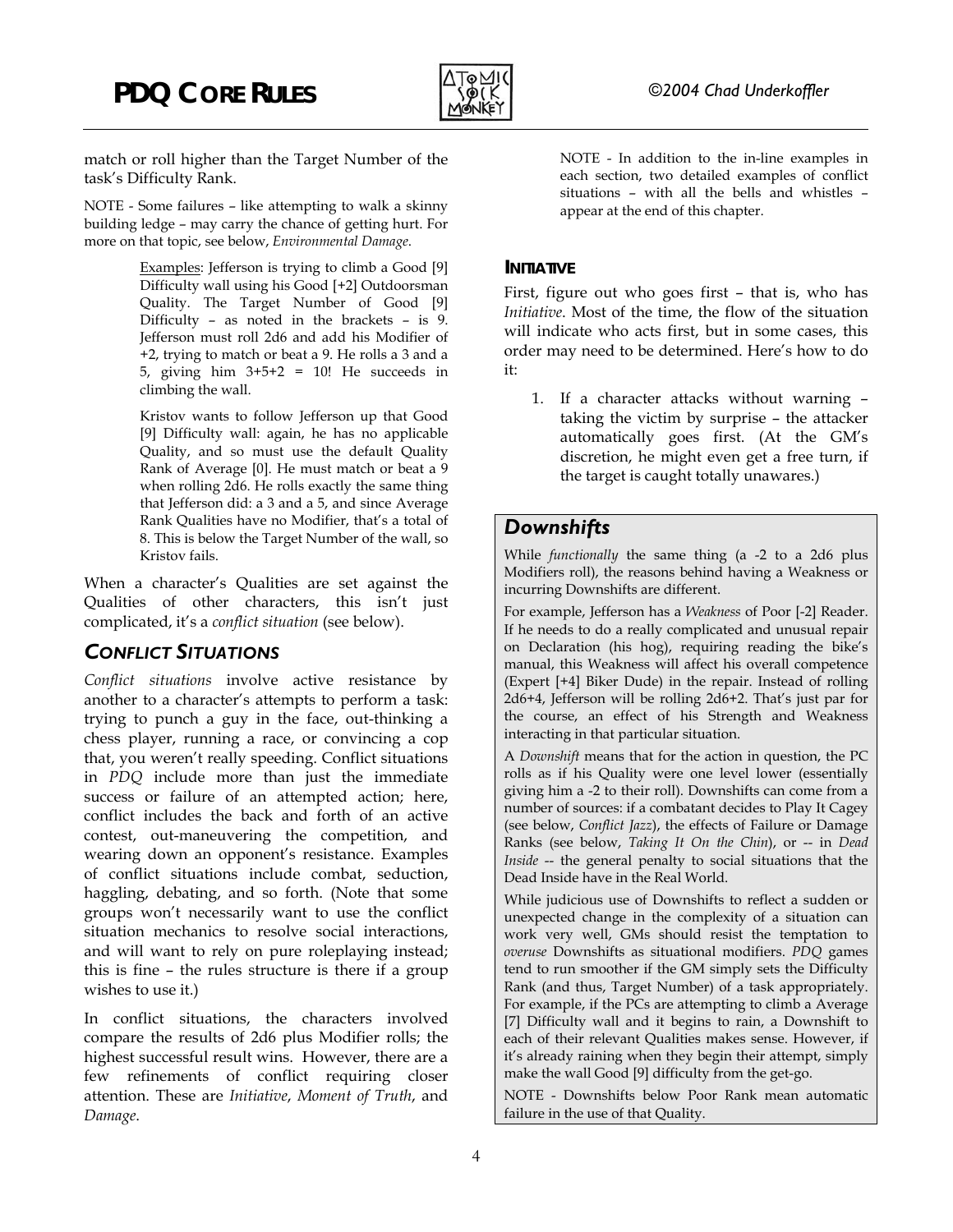

- 2. The character with the highest Rank in a "speed" or "reaction time" Quality relevant to the situation (Fastest Gun in the East, Jumpy, Quick Wits) goes first, followed in order by those with relevant Qualities of lower Ranks. Zandra is using her Expert [+4] Marketing
- 3. The character with the highest Rank in a Quality not relevant to the situation goes next, followed by those of lower Ranks.

#### *Being Lameass*

*Being Lameass* is – in some ways – the opposite of Being Badass. Boring, uncharacteristic, or disruptive roleplaying can ruin everybody else's fun, and after all, the point of roleplaying is to have a good time. If a player is reading, refusing to pay attention, watching TV, pedantically ruleslawyering, utterly ignoring the characterization of their PC, being pointlessly abusive or distracting to other players, or – saints preserve us! – *sleeping* at the gaming table, they are working against the overall good time. In these cases, the GM *could* give the offending PC a Downshift based on the *player's* behavior. . . but what's the point? If the player's not interested enough in the game to even pay attention, penalizing this character will probably have little effect on his behavior.

Try to discover the cause of the player's Being Lameass. character with the higher total wins. Maybe it's something about the focus or subject matter of the campaign, a difference of roleplaying style, or even an unrelated personal issue that's bugging the player. The answer to Being Lameass is to discuss the situation outside of the game – either by taking a break or talking between sessions – and try to work through it like grownups. A little bit of open communication can do wonders for these sorts of issues.

Ties can be broken by either:

- Stating that tied characters resolve their ♦ actions simultaneously; or
- ♦ Rolling a die, with the highest number winning Initiative.

Once Initiative is determined, conflict resolution can proceed. Characters with a higher Initiative may "hold their actions" for as long as they want, but after the last character has done something, they need to take that held action or lose it. After everyone involved in the conflict situation has taken an action (or chosen not to), the characters can act again, in the same order. Lather, rinse, repeat.

Example: Jimbo and Salty Dave are sparring, getting ready for a big combat Challenge next week with the Roboto Brothers. Jimbo is using his Expert [+4] Rasslin' Quality here, while Salty Dave is using his Good [+2] Cutlass Quality. Jimbo's Rank is higher, so he goes first.

Executive Quality here (she's used to picking up business lunches) and Jefferson's using his Expert [+4] Biker Dude Quality (he's used to intimidating people into doing what he wants them to).

Zandra and Jefferson are both at Expert Rank, and thus tied. The GM decides that Initiative between them will be determined with a die roll. Zandra rolls a 3 and Jefferson rolls a 4. Jefferson has Initiative.

#### **MOMENT OF TRUTH**

The character whose turn it is will be called the *attacker*; the character who is the target of the attacker's action is called the *defender*. The attacker explains what his attempted action is, and the defender explains how he'd try to counter that action. Then, the attacker rolls 2d6 for his relevant Quality and adds the appropriate Modifier for Quality Rank. The defender does the same. The

If the attacker is successful, *damage* (see below) is applied to the defender; if the attacker fails, no damage is done. A tie is just that – nobody wins, nobody loses. . . but they both muss each other up a little.

> Example: As the Turn starts, Jimbo is the attacker and Salty Dave is the defender. Jimbo is going to grapple the Pirate using his Expert [+4] Rasslin' and Average [0] Monkey Qualities, and Salty Dave decides to try and hold him off using his Good [+2] Cutlass and Average [0] Pirate Qualities. Jimbo rolls 2d6+4+0 for a result of 10, Salty Dave rolls 2d6+2+0 for a result of 8. Thus, Jimbo does damage to Salty Dave this turn – see below – and has grabbed the scurvy dog. (If Salty Dave had been a better Pirate, this would give a different result: if he were a Good [+2] Pirate, the characters would have tied and done each other damage; if he were an Expert [+4] Pirate, Jimbo's attack would fail and he'd take no damage.)

> On his action, Salty Dave wants to escape from Jimbo's monkey-hug. He gets a result of 11, while the Monkey gets a result of 6. Salty Dave does a *lot* of damage to Jimbo in getting free.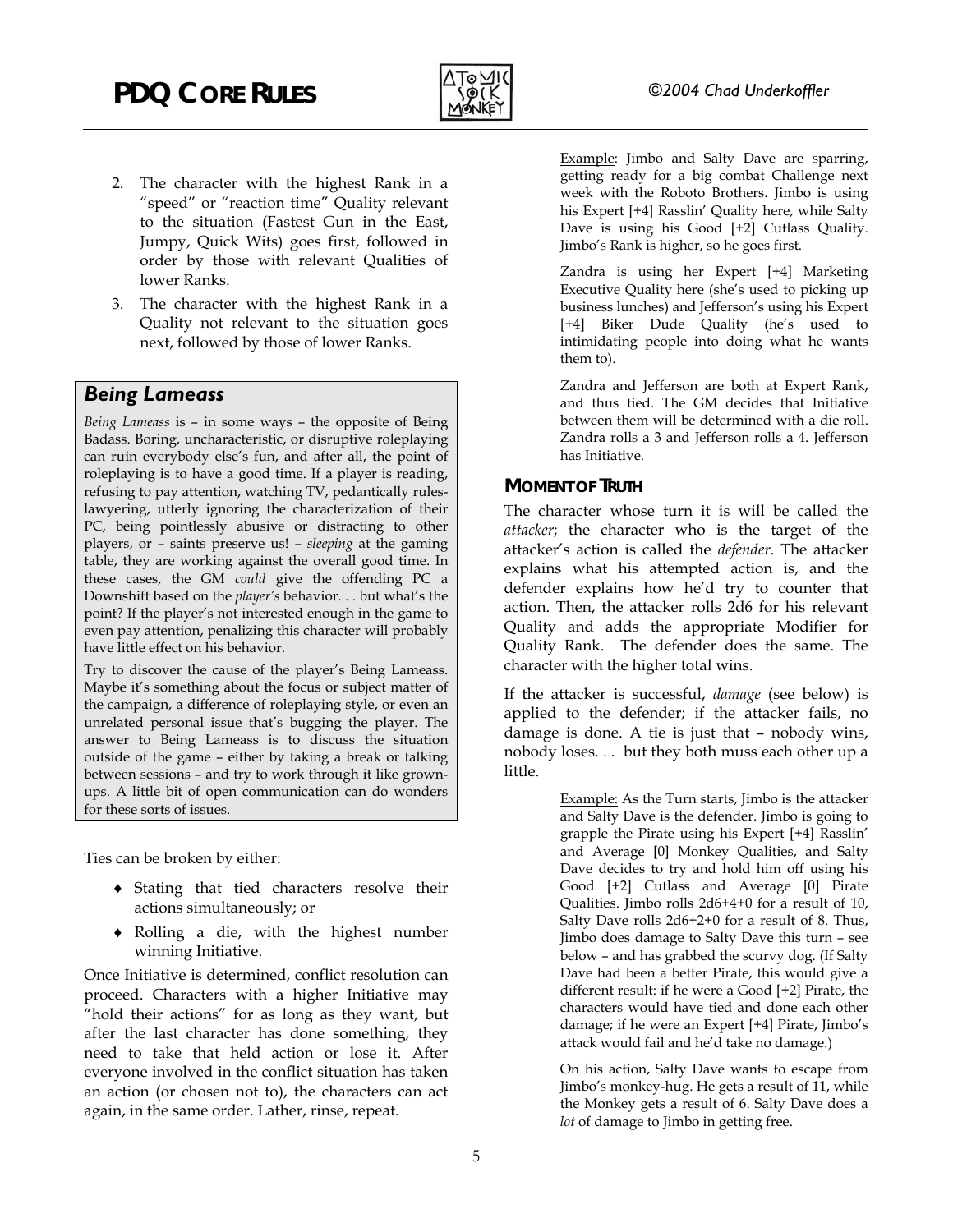

#### **TIME IN CONFLICT**

The terms used in *PDQ* for identifying the passage of time:

*Scenes* are the entire conflict; starting with determining Initiative and ending with someone winning, losing, surrendering, or leaving the situation.

Each character takes a *turn* or *action*: that's when they make their move, say their piece, throw a punch, etc. (If Turn is capitalized, it generally means the set of all character's next actions and reactions.)

Other characters *react* during a character's turn – saying something back or performing a defense, usually – but their reactions can only be in response to the actions of the character whose turn it currently is. They cannot initiate actions until their turn.

#### **RANGE IN CONFLICT**

In general, GMs can be really flexible with distance in a *PDQ* game. Ranges are either *Near* (can punch it), *Middling* (can run up and punch it), *Far* (can throw or shoot at it), or *Too Far* (out of range). If one really wants to connect numbers to this, Near would be any distance up to a yard, Middling would be between 1 and 3 yards, Far would be between 3 and 60 yards, and Too Far is anything over 60 yards.

#### **MOVEMENT IN CONFLICT**

While *PDQ* tends to leave movement rates for characters abstract and up to the discretion of the GM (like by requiring a character to make a roll using a speed or movement Quality vs. a reasonable Difficulty Rank), some folks like a concrete movement rate. So here it is: characters have a movement rate equal to 2 yards plus twice the sum of all involved Qualities per turn. Half of this (i.e., the sum of their Qualities being used) is taken on their action of their Turn, and the other half is taken during their reactions. This means that a Good [+2] Robot with Qualities of Expert [+4] Hover-Jets and Good [+2] Fast would have a movement rate of 10 yards per Turn (base  $2, +2+4+2$ ); they can move up to 5 yards on their action and 5 yards on their reactions.

#### **DAMAGE**

*Damage* (be it physical, mental, emotional, or social) is the loss of capability. As a character takes damage, he is less likely to be able to perform at peak efficiency. This is shown by a temporary Downshift applied to the character's listed Qualities called either a *Failure Rank* or a *Damage Rank*, depending upon the nature of the conflict.

In mental, social, and some physical conflicts, loss of capability is usually temporary, and is represented by Failure Ranks. Examples include a chess match, witty repartee, or running a race.

In many physical conflicts (and even some physical complicated situations), loss of capability is more enduring, and is represented by Damage Ranks. Examples here include combat, running through fire, or falling off of a wall.

#### *Dishing It Out*

In a successful attack, the difference between the attacking and defending rolls determines how many Failure or Damage Ranks are done to the defender. If the attacker has any Upshifts or Downshifts on their successful attack, that shift will carry through to damage resolution.

If the roll results are tied, *both* characters take a single Downshift.

> NOTE - Qualities Upshifted above Master Rank provide an additional Rank of Damage to be applied.

> Example: Following on the first example under *Moment of Truth*, on Jimbo's action, the difference between his roll and Salty Dave's was 2, so he does 2 Damage Ranks to the Pirate.

> On Salty Dave's action, he did a whopping 5 Damage Ranks to Jimbo.

*Environmental damage* – like that taken from falling, jumping through a fire, drowning, or other complicated situations – works by comparing the Target Number of the task against the total of the character's failed roll. The difference between roll and Target Number is the Damage Ranks taken.

> Example: Say that in the example above from *Complicated Situations*, where Kristov wants to follow Jefferson up a Good [9] Difficulty wall, our rockstar is instead trying to follow the biker *down* the wall. As he has no applicable Quality, he must use the default Rank of Average [0], and match or beat a 9 when rolling 2d6. He rolls a 3 and a 5, for a total of 8. This is below the Target Number of the wall, so Kristov fails, falls, and takes 1 Damage Rank from the sudden stop.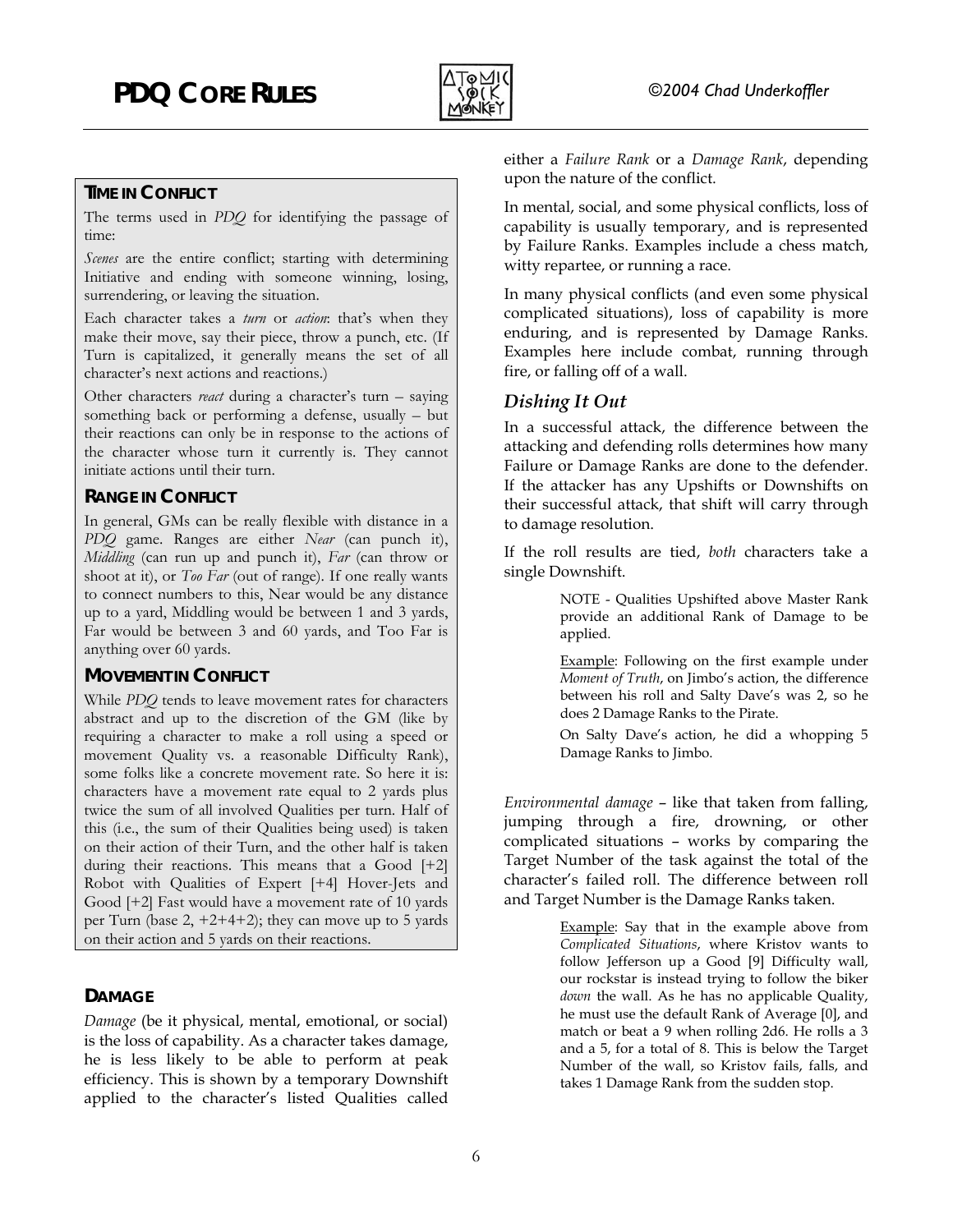

*Firstly*, if – in the GM's opinion – a character has *relevant* Qualities of Good [+2] Rank or better that could feasibly allow him to ignore or resist damage in the situation (like Armor-Plating, Iron Will, True Love, or Impeccable Pedigree), the character can not only add it to his reaction rolls (to dodge, parry, block, evade, etc.), but he can choose to *sacrifice* a Rank of this protection in order to ignore Failure or Damage Ranks.

In each Scene (not per turn or reaction; see boxed text, *Time in Conflict*), a character can choose to Downshift the Quality; by doing so, the character can ignore *all* Failure or Damage Ranks from one action. The player chooses if and when to use these freebies. That means that if somebody is trying to pry a donation out of a PC who has Expert [+4] Rank Iron Will, the PC can in theory ignore 2 turns of Failure Ranks over the course of the conflict by reducing his Iron Will once for each attack against him that is successful. However, once a Quality reaches Average [0] Rank (through Downshifting to ignore or resist or from taking Failure or Damage Ranks), it can no longer be used in this fashion.

*Secondly*, any character that has a Weakness related to the type of conflict (for example, Glass Jaw in a combat, Math is Hard! in an arithmetic test, or Can't Say No to a Pretty Face in a seduction attempt), will have to take *two extra* Damage Ranks the *first* time – and only the first time – they get tagged in a relevant situation. (That's why it's a Weakness; if they have an off-setting Strength that allows them to ignore or resist as above, they can use that to ameliorate the badness.)

> NOTE - Qualities reduced to Poor [-2] Rank during a conflict situation by Failure or Damage Ranks are not Weaknesses; Weaknesses are character flaws decided upon at character generation. There's a difference between a Weakness of Poor [-2] Athlete (the character's never been that into sports) versus someone in a race who's Good [+2] Athlete has been temporarily reduced to Poor [-2] Rank by accumulating Failure Ranks (he's out of breath and feeling the burn).

*Lastly*, if a defender is caught totally and utterly by surprise by an attacker – to the extent of getting a free turn (see *Initiative*) – or makes not the slightest effort to defend himself, that could add an additional Rank to what he Takes On the Chin.

*Taking It On the Chin* **Chin Ching PC** On the positive side, the player of the defending PC decides *where* to apply the Damage Ranks (see the textbox, *The Key to Understanding Conflict Abstraction*). They may only be applied to those Qualities listed on the character's sheet (that is, not any one of the character's infinite number of "default" Average Qualities). When any one of a character's Qualities drops below Poor Rank, the character is out of the Scene – that could mean they've totally flubbed their seduction attempt, been knocked unconscious (or killed) in combat, or run out of test-taking time and must put down their #2 pencil. The GM describes how and why the PC is out of the Scene, and lets the player know if/when they can return (see below, *Recovering from Damage*).

> Example: From the first *Dishing It Out* example, Jimbo did 2 Damage Ranks to Salty Dave. The Pirate chooses to reduce his Good [+2] Accountant and Good [+2] Climbing Rigging Qualities, placing them both temporarily at Average [0] Rank.

> Salty Dave slammed Jimbo for 5 Damage Ranks. The Monkey chooses to drop his Good [+2] Chef to Poor [-2] Chef (2 Damage Ranks) and his Good [+2] Brachiator to Poor [-2] Brachiator (2 more Damage Ranks). Unfortunately, this leaves one more Damage Rank to be accounted for, so Jimbo is forced to drop his Expert [+4] Rasslin' to Good [+2] Rasslin'.

> Both characters have now taken a turn, and can choose to continue the conflict or not. Jimbo decides to call a time-out.

> If Salty Dave had somehow used a banana in his action, Jimbo's Weakness of Poor [-2] Banana Addict would have made things much, much worse for our Monkey. If so, Salty Dave would have done 7 Damage Ranks to Jimbo, instead of just 5, bringing the Monkey closer to losing the conflict.

### *Out for Blood?*

For physical conflicts, the default assumption in *PDQ* is that characters can only be killed once they are unconscious or otherwise helpless. This requires no roll, check, or action, simply a statement on the attacker's next turn that the he wishes to kill the victim. (GMs should feel free to change this rule if they desire. Perhaps characters pick whether they are doing "bruising" damage or "killing" damage at the beginning of a conflict situation.)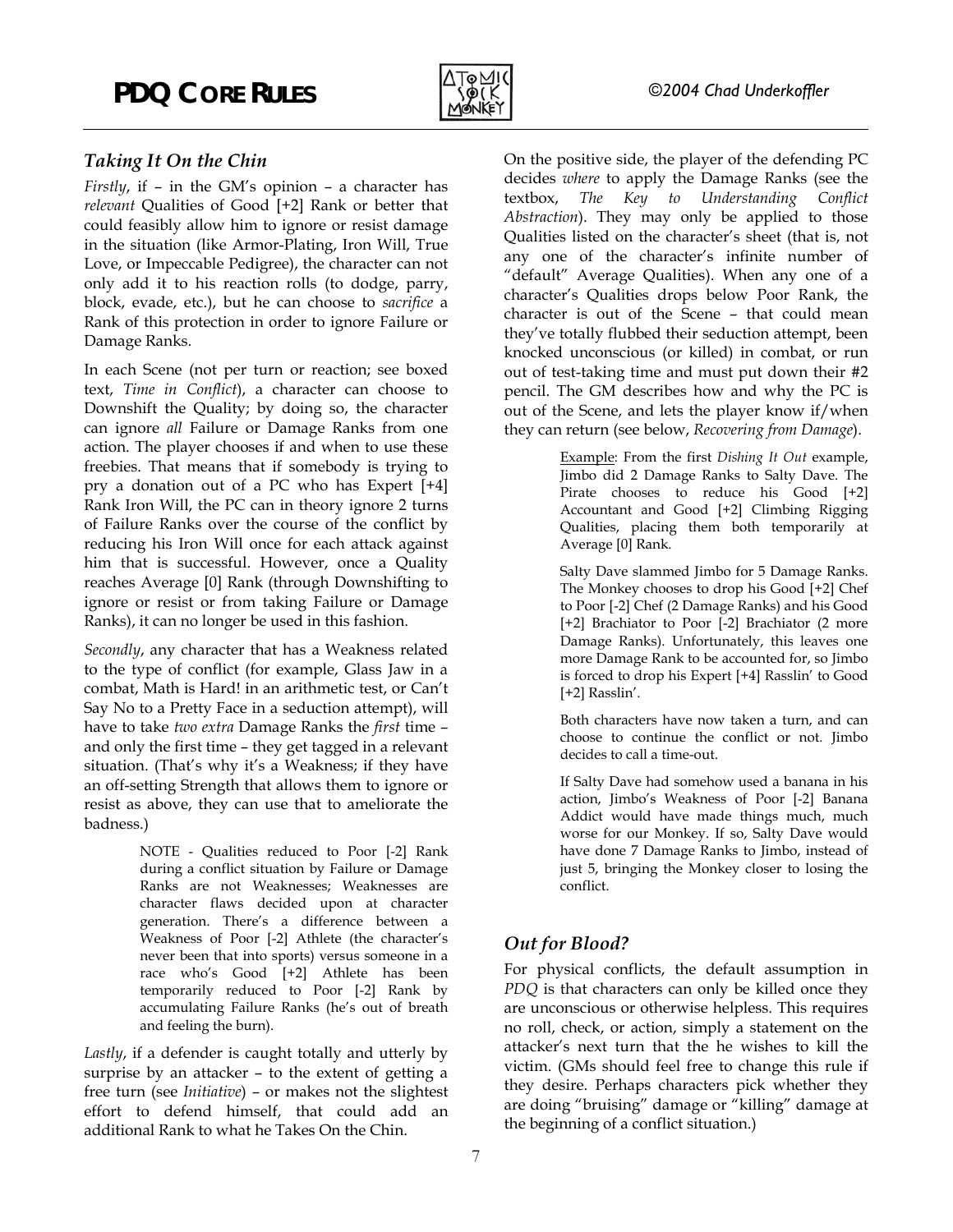

#### *Recovering from Damage*

Once a Scene ends, the injured character will begin to recover lost Ranks. How many he gets back depends upon whether he was in *momentary danger* or is still in *continuing danger*.

### *The Key to Understanding Conflict Abstraction*

Basically, in any conflict, some of a character's Qualities can be thought of as useful for either "attack," "defense," or "absorption."

As an example, say a character has Good [+2] Rank in the Qualities of Kung Fu, Debating, and Accountant. In combat (a physical conflict), the character will probably opt to keep Kung Fu at Good [+2], and apply Damage Ranks to Debating and Accountant. In an argument (a social conflict), the character will want to keep Debating high for as long as possible, and take Failure Ranks on Kung Fu and Accountant first. If being audited by the IRS (could be a mental, a social, or even a professional conflict, depending on how the GM spins the situation), the character would protect Accountant, try to keep Debating at Good [+2] as long as he could, and sacrifice Kung Fu.

This abstraction of how Failure or Damage Ranks are applied isn't meant to be a one-to-one relation ("Hey, why does getting punched in the face lower my Florist Quality?"), but amusing justifications can be made up anyway ("Well, your black eye makes it hard to arrange peonies...").

- ♦ **Momentary Danger**. If nothing else is going on, and the character is otherwise safe, relaxed, and lacking any time constraints. Examples of momentary danger include playing Go Fish with a six year old, a car chase (though some Environmental Damage could happen. . .), or a seduction attempt. At the end of the Scene, all Failure or Damage Ranks are removed, restoring Qualities to their appropriate levels.
- ♦ **Continuing Danger**. Danger is continuing if the overarching situation that the conflict happened in is risky, stressful, or under deadline. An example of continuing danger would be playing poker in a seedy dive bar with three Mafiosi. Characters will recover 1d6 lost Ranks of Quality at the end of the

conflict Scene. The player selects which Qualities' Ranks are restored. However, the character will not recover any more Ranks until the GM tells them to roll again.

NOTE - A Strength like "Quick Healer" should allow the character to gain back the standard 1d6 roll, plus their Modifier. A Weakness like "Slow Healer" would mean that the character rolls 1d6-2 (the Modifier for Poor), with a minimum of zero Ranks regained.

Example: Jefferson's been beaten up and stuffed in a garbage can by a Zombi. At the end of the conflict, all of his Qualities were Downshifted to Poor, except for Biker Dude, which he had zeroed. Since this happened in a bad part of Zombitown, he's still in continuing danger. He rolls for damage recovery and gets a 3. He puts 1 Rank into bringing Biker Dude to Poor [-2] (now he's conscious), and uses the remaining 2 to get Toughness back to Good [+2], since he figures it'll be the most useful if someone else jumps him.

#### **OPTIONAL RULE: INCREASING DAMAGE**

*PDQ* assumes that one is using an appropriate tool alongside a Quality – a spreadsheet program with Accounting, a pistol with Gunplay, a little black dress with Seduction, etc. If the GM so chooses, this assumption can be changed such that specialized equipment provides 1 Upshift, limited to Damage Rank determination only.

Under this optional rule, if a character with Good [+2] Kung-Fu uses nunchucks when breaking heads, while he'd be rolling for success at Good [+2] Rank, but when comparing roll results for damage purposes, he'd treat his Kung-Fu as if it were Expert [+4] Rank. (This boils down to an extra 2 Failure or Damage Ranks.)

### *CONFLICT JAZZ*

Here are some methods to get even more of your tactical or strategic ya-yas out. Any character can choose to use them in the course of their conflicts.

#### **CONFLICT STRATEGIES**

There are two additional strategies that a character can use in conflicts, depending upon if he wants to specifically concentrate on attack or defense. One can only be used by an attacker and the other only by a defender. If a PC wishes to utilize either of these strategies, they must announce it at the beginning of their turn. They cannot be used on the same turn.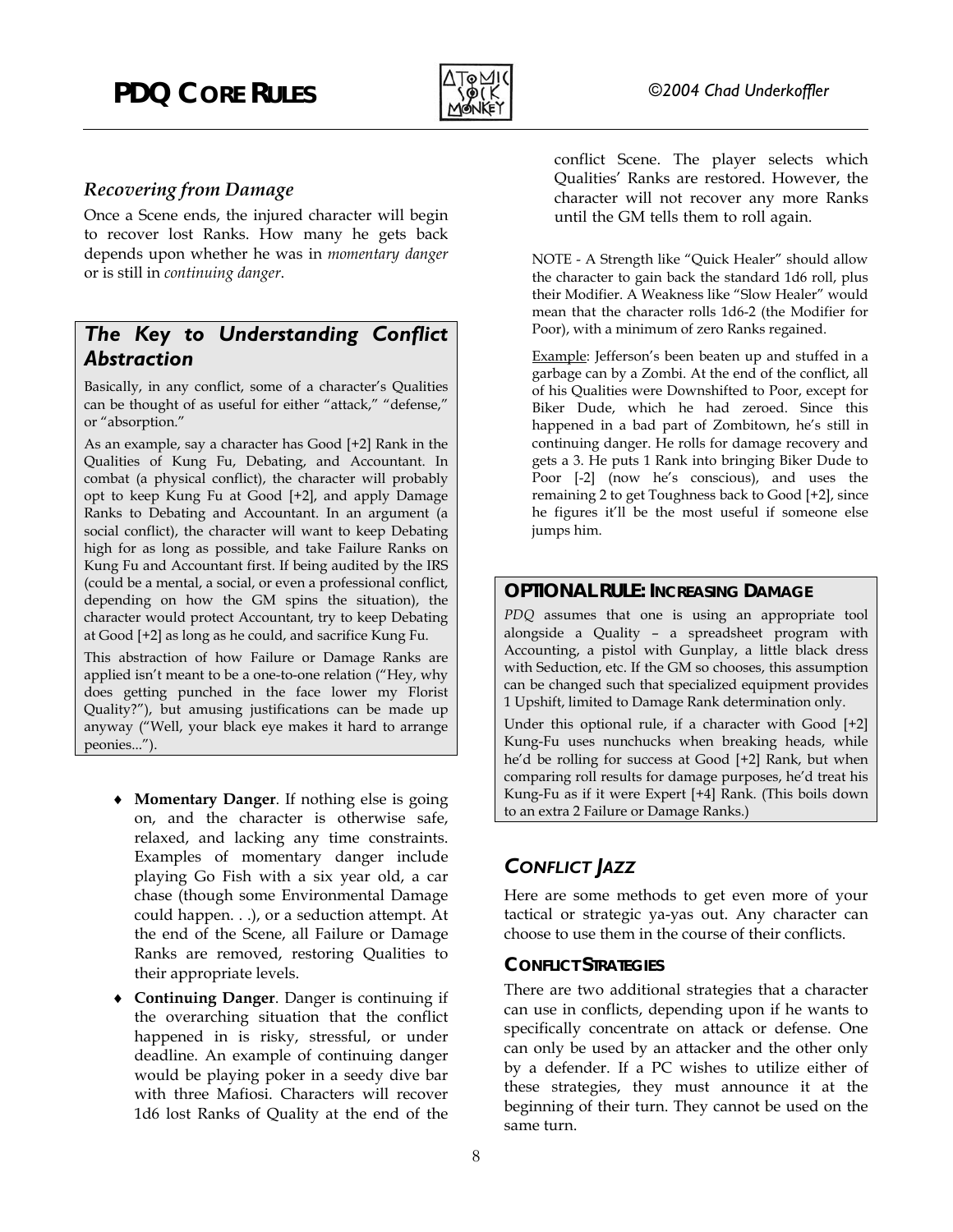

- ♦ **USING MULTIPLE QUALITIES IN SIMPLE, Flip Out**. The attacker flips out all over the target, making strong attacks (physical, mental, or social) without much heed to defense. A Flip-Out grants an Upshift for the attack (and any subsequent damage) and a Downshift on all defensive reactions and other non-conflict-related actions until his next turn.
- **Play It Cagey**. The defender plays it cagey, ♦ opting for safety by not taking any chances, holding back in the conflict. Playing It Cagey grants an Upshift for all defensives reaction and a Downshift on all the character's nonconflict-related actions until their next turn; unfortunately, Playing It Cagey means that the character's *next* attack action will suffer from this Downshift.

#### **OPTIONAL RULE: ABSTRACTING CONFLICT FURTHER**

You could streamline conflict situations further by treating them as complicated situations. That is, instead of having character roll using their Qualities against each other to determine success, simply treat their Quality Rank as a Difficulty Rank. Then, the attacker uses the Target Number of that Difficulty Rank to roll against for success; as with Environmental Damage, the difference between roll result and Target Number gives the Damage Rank. No fuss, no muss (especially for faceless henchmen, if your *PDQ* game is in the cinematic idiom).

Example: Salty Dave has gotten to the treasure chamber of a Ninja Hut. His path is blocked by a Henchman Ninja (Average [0] Henchman). Salty Dave rolls his Good [+2] Cutlass Quality against the henchman's Target Number of 7. He rolls a 3 and a 6, plus 2 from Good [+2] Cutlass, giving him a total of 11: Eleven easily beats 7, so Salty Dave slices the henchman from stem to stern in one blow and continues walking toward his prize – the Ninjas' sweet, sweet uranium.

### *Shift Accumulation*

In *PDQ*, all Upshifts, Downshifts, and bonus dice are cumulative. That means that if a character is Being Badass and Flipping Out simultaneously, he would have 2 Upshifts (or a Modifier of +4) on the attack and damage. This means if the starting Quality was of Average [0] Rank (2d6), it would temporarily become Expert Rank (2d6+4); if the Quality was Good [+2], the roll would be 2d6+6, and if the Quality was Expert [+4], the roll would be 3d6+6, because one of the Upshifts would take the Rank above Master and translate into an extra die to roll.

# **COMPLICATED, OR CONFLICT SITUATIONS**

If the GM agrees that more than one Quality can be brought to bear on a task, simply combine the Modifiers for the relevant Qualities. (If a character spent one of their choices in character generation on buying something under their penumbra as a separate Quality, this is where they reap the benefit.) Furthermore, this case includes not just the Qualities of a single character, but also if *multiple characters* team-up to perform a task. If multiple characters are joining forces, only one of them needs to roll, and that's the character with the higher Initiative.

> Example 1: Standing on the second floor of the food court, Salty Dave sees some Ninjas attacking his buddy Jimbo on the ground floor. He decides to join the fray, and grabs a decorative garland to swing down all Errol Flynn-like while slicing with his cutlass. Salty Dave can combine his Good [+2] Cutlass and Good [+2] Swinging Qualities (as well as his Average [0] Pirate Quality) in his attack on one of the Ninjas. He'll be rolling  $2d6+2+2+0$ , or  $2d6+4$ , for this swashbuckling maneuver.

> Example 2: Zandra (Expert [+4] Marketing Exec) and Kristov (Good [+2] Rockstar) decide to work together in a pitch meeting to try and convince an Expert [+4] Record Company Exec that Kristov is worth re-signing. Zandra will roll 2d6+4+2; the GM rolls for the Record Company Exec. She rolls a 4 and a 6, for a total of 16, and the GM rolls a 4 and a 6 for a total of 14. Zandra and Kristov successfully convince the NPC that Kristov's career is making a comeback!

### **USING A QUALITY AGAINST MULTIPLE TARGETS**

If it's necessary for a character to take on multiple targets simultaneously in a single action, he can split his attentions (and relevant Quality Ranks) between them. Of course, this leads to a commensurate decrease in effective skill. For each additional target selected, apply a Downshift to the Quality Rank.

> Example: Say that Jimbo (Expert [+4] Rasslin') is fighting two Ninja Bikers. If he tries to take them both on, he'll only be at an effective Rank of Good [+2] for his attacks on each. If there were 3 Ninja Bikers, he'd have an effective Rank of Average [0]; if 4, Poor [-2]. If there were 5 Ninja Bikers, he'd automatically fail all five attacks, since his split Rank would bottom out with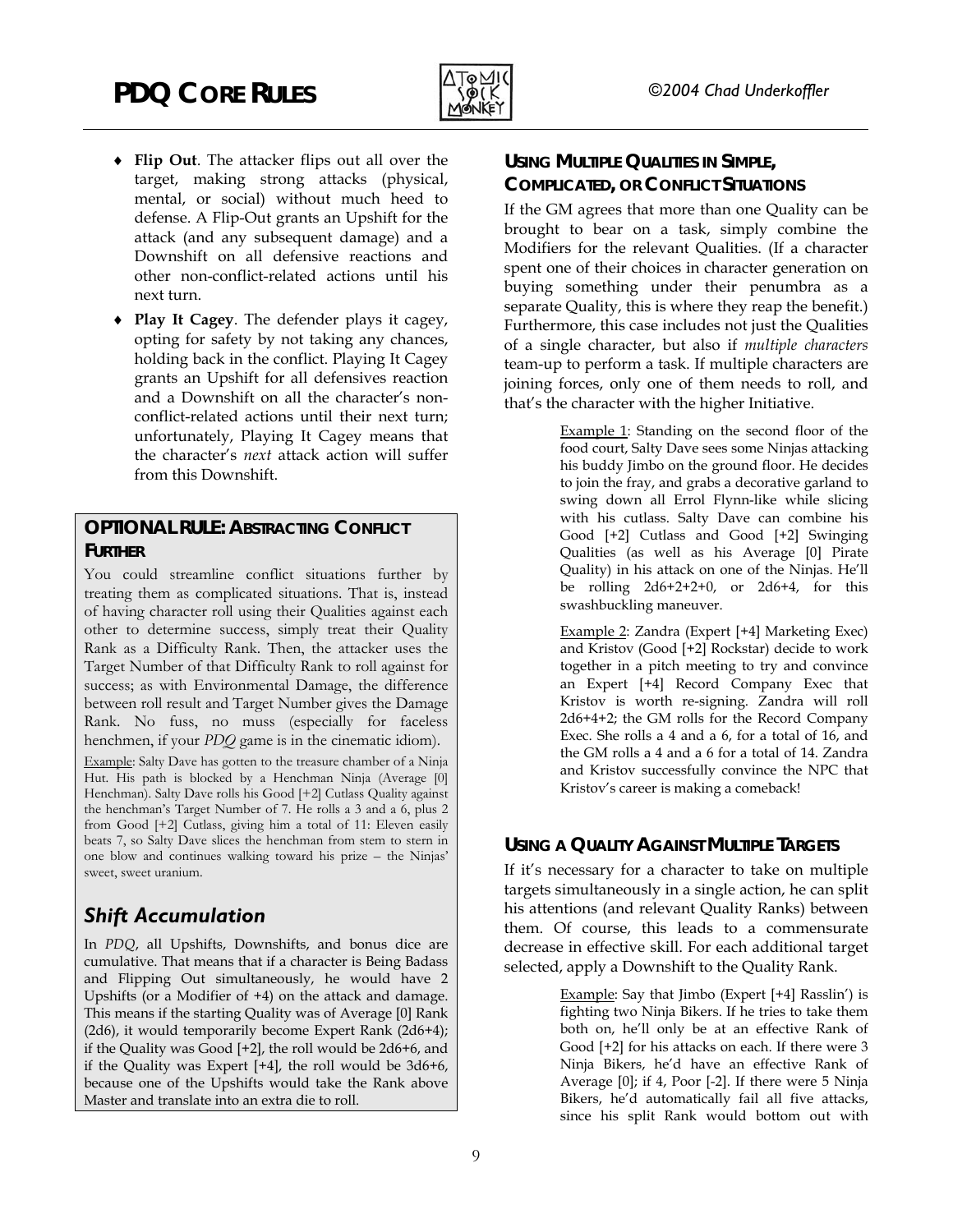

another Downshift. Better to take them on one or

But wait! Jimbo has Chef at Good [+2] Rank. Perhaps if the melee took place in a restaurant kitchen, the GM might agree that Jimbo could add in his culinary know-how (grabbing cleavers, throwing pots and pans, creative use of the Fryolator, etc.). This circumstance would allow Jimbo to take on 2 Ninja at Expert [+4], 3 Ninja at Good [+2], 4 Ninja at Average [0], 5 Ninja at Poor [-2], and auto-fail only when facing 6 Ninja in the kitchen at once.

If the game provides them, characters can use their Experience Points for *Improvement*, reflecting the gaining of skill and experience. To Improve a Quality, a character must spend 4 Experience Points per Rank improved. When a character reaches Master Rank in a Quality, it cannot be improved further.

Thus, to turn a Weakness into a powerful Strength:<br>
Inside. I can help."

- Raising Poor [-2] Rank Sailor to Average [0] ♦ Rank Sailor costs 4 Experience Points.
- ◆ Raising Poor [-2] Rank Sailor to Good [+2] Type: Average [0] Dead Inside. Rank Sailor costs 8 Experience Points (4 for Poor to Average and 4 for Average to Good).
- ♦ Raising Poor [-2] Rank Sailor to Expert [+4] Rank Sailor costs 12 Experience Points (4 for Poor to Average, 4 for Average to Good, and
- 4 for Good to Expert). <br>◆ Raising Poor [-2] Rank Sailor to Master [+6] **JEFFERSON, BIKER BRUISER** Rank Sailor costs 16 Experience Points (4 for Poor to Average, 4 for Average to Good, and 4 for Good to Expert, and 4 for Expert to Master).

NOTE - If a character wishes to gain a totally new Quality, they need to spend 4 Experience Points to gain it at Good [+2] Rank.

When a character reaches Master Rank in a Type or Quality, it cannot normally be improved further.

### **CONFLICT EXAMPLE 1 Soul Points Pool:** 1

Let's say that Kristov (Good [+2] Dirty Fighter) and  $\begin{array}{c|c}\n\hline\n\text{Miscel} \\
\text{leather}\n\end{array}$ Jefferson (Expert [+4] Biker Dude) get into a fight. Jefferson's going to go first, since his fighting-relevant Quality Rank is higher than Kristov's.

### two at a time. **KRISTOV WOLFF, HAS-BEEN ROCK-AND-ROLLER**

**Personality**: Sensual. Kristov understands the world through his senses, especially hearing, touch, and taste (all of his hit songs drew strongly on at least one of those elements).

**Backstory**: *Virtue*: Generous. *Vice*: Avarice. At age sixteen, Kristov Wolff was on top of the world with two platinum albums, a legion of screaming fans, sold-out concerts, and more money than a small bank. After a tenyear whirl of drugs, drinking, promiscuity, and CPT (Caviar, Paté, & Truffle) sandwiches, the albums aren't selling like they used to, and now the fans, the concerts, and the money are gone.

**Soul Loss**: Kristov let his soul rot first by the cruddy things he did to get to the top, and then chipped away big chunks of it as he indulged in celebrity-scope excesses. As things started falling apart, instead of taking control, he numbed himself with drugs, food, and mindless television. One **IMPROVEMENT**<br>day, his soul was just gone.

> **Discovery**: Between drunken binges, Kristov ran out of vodka. On the way to the corner liquor store, he passed a fortune teller's shop. Thinking it'd be a hoot, he decided to drop in and see if the palmist recognized him: maybe she'd be a cute Gothy-type owned his albums before Sisters of Mercy took its place on her turntable. He got more than he bargained for.

> The old woman with the scarves on her head threw him out before he even sat down, calling him names like "demon," "dybbuk," and "monster." He was so shocked, he almost forgot to get his Stoli. Almost.

> In the checkout line, a young guy with tats covering his bald head touched him on the shoulder. "I know what's wrong with you, buddy. You're Dead

> **Qualities**: Good [+2] Rockstar, Good [+2] Songwriter, Good [+2] Dirty Fighter, Good [+2] Second Sight, Poor [-2] at Accounting.

**Soul Point Pool**: 1

**Notes**: Kristov's a short guy with long ratty blonde hair. He's got a skinny frame, but is growing a little potbelly. His band was called "the Wolff Pak," and was made up of 4 guys: Kristov, "Chubby" Bill Boro, Jimmy Carlosi, and Sammy "SoCo" Rogers. SoCo's gone on to a successful solo career. The group's biggest #1 was "Be My Love Bunny, Honey."

**Personality**: Grizzly Adams. Live and let live, or else.

**Backstory**: *Virtue*: Integrity. *Vice*: Cruelty. Jefferson's a big bear of a Hell's Angel: while most of the time he's like Gentle Ben, he'll flip out Kodiakstyle on someone who pushes him too hard. Luckily, he can take a lot of guff before snapping.

**Soul Loss**: Jefferson sold his soul to get out of a tight spot that he doesn't discuss: he almost killed his own brother in a bar fight, and traded his soul to a man who had no eyes to heal Stevie. The next day, Stevie killed a convenience store clerk and severely wounded a little kid during a hold-up. Then, the punk *laughed* about it to his brother. Now, Jefferson wants to change the deal he struck with the Eyeless Guy... undo Stevie's healing and give it to the kid in the ICU. And if that means Stevie gets put into the cold, cold ground, so be it.

**Discovery**: Jefferson sold it, on purpose, to the Eyeless Guy. He knew exactly what he was doing... but now he's not happy he did it.

**Qualities**: Expert [+4] Biker Dude, Good [+2] Toughness, Good [+2] Outdoorsman, Poor [-2] Reader.

**Type**: Average [0] Dead Inside,

**Miscellany**: Jefferson calls his Harley "Declaration," and prefers denim to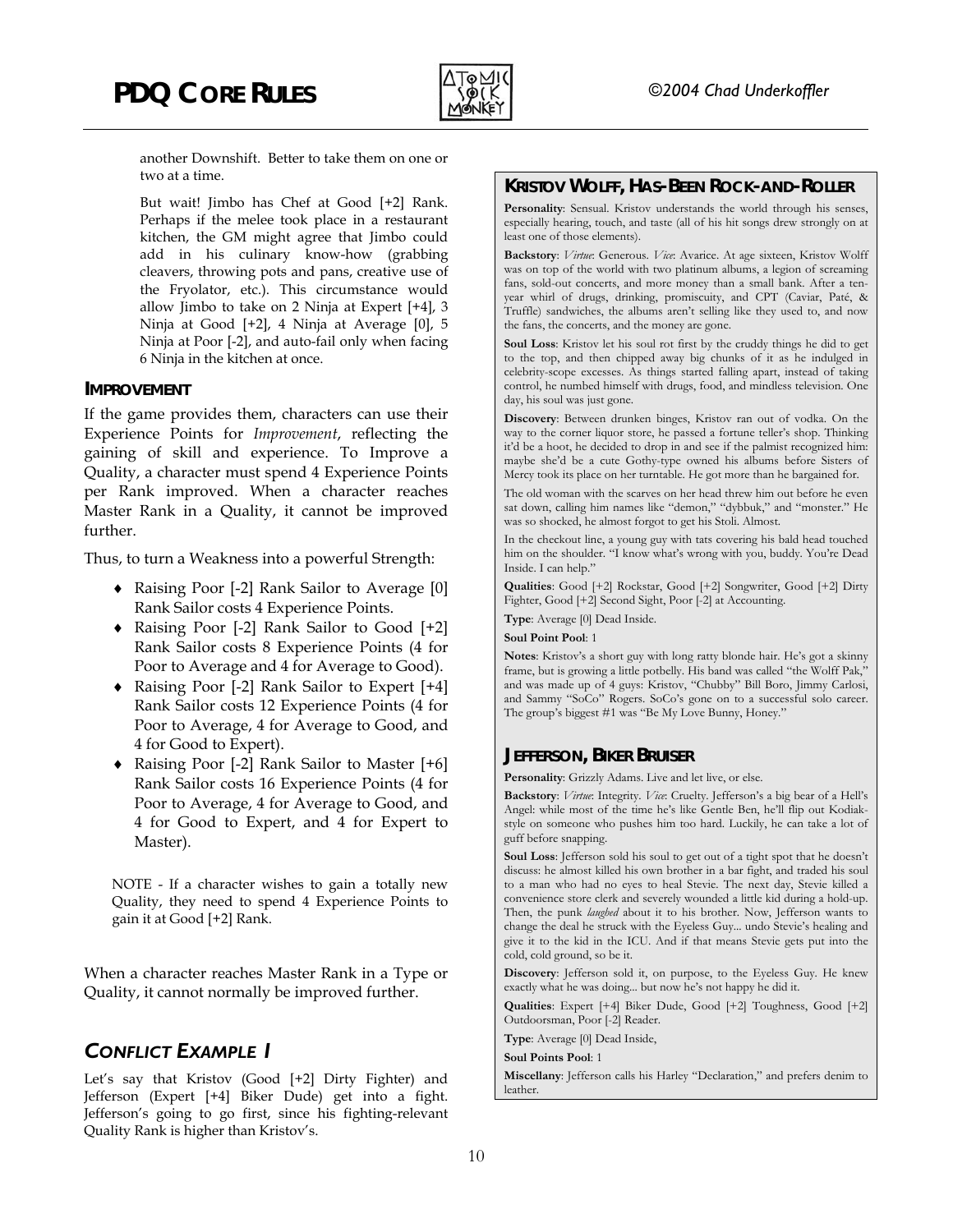

KRISTOV: "I'll try to duck under the big moose's punch."

JEFFERSON (rolls 2d6+4; he rolls a 3 and a 1 for a total of 8): "Eight!" GM (to Kristov): After a couple minutes, you come around.

KRISTOV (rolls 2d6+2; he rolls a 4 and a 5 for a total of 11):<br>"Eleven! Ha!" Stomp your ass again. Roll 1d6 for Damage Recovery." "Eleven! Ha!"

GM: "Kristov bends down, and Jefferson's punch misses the mark. Kristov's turn."

KRISTOV: "I come up and try to sock him one in the nuts!"

JEFFERSON: "OOoooh, not cool, dude. Why do you always go for the low-blow?" JEFFERSON (to Kristov): "Apologize for what you said about

KRISTOV: "My Quality is Dirty Fighter, sport." my momma."

JEFFERSON: "Well, I'll try to parry his punch away from my groin."

KRISTOV (rolls 2d6+2, he rolls a 4 and a 5 for a total of 11): "This one goes to *eleven*! Heh heh heh!" *CONFLICT EXAMPLE 2* 

JEFFERSON (rolls 2d6+4; he rolls a 6 and a 3 for a total of 13): JEFFERSON (rolls 200+4; he rolls a 6 and a 3 for a total of 13):<br>Thirteen. Guess it's not your lucky day!"<br>Challenge in front of a live studio audience (Sounds like a

GM: "Jefferson knocks Kristov's low-blow aside, easily."

KRISTOV: "Gulp."

JEFFERSON (miming cracking his knuckles): "This is gonna hurt you a lot more than it hurts me, buddy." (to GM) "I'm gonna grab his shirt, throw him into the wall, and wind up my haymaker. When he bounces back, I'll connect. Hard."<br> **JIMBO OF THE JUNGLE, MONKEY CHEF**<br> **City E** Carly II

JEFFERSON: "Nope, it's Being Badass." (looks at GM)

GM (ponders): "Yeah, that's pretty badass. Jefferson gets an Upshift on the attack."

KRISTOV (buries his head in his hands): "This is gonna hurt."

GM: "What's your reaction to the attempt going to be?" **MIKE MATSUTAKE, NINJA CHEF**<br>**KRISTOV** (has a bright idea): "I'm gonna Play It Cagey."

GM: "You know that'll screw up your next attack."

KRISTOV (ponders): "Nah, it's not worth it. I need to tag this guy a couple times, and I'll need all the bonuses I can get. I won't Play it Cagey."

GM: "Alright, Jefferson's rolling against an effective Master [+6] Biker Dude for this attack, or 2d6+6. Go for it." JIMBO: "And that, studio audience and viewers at home, is

JEFFERSON (rolls 2d6+6; he rolls two 5s for a total of 16): "Sweet sixteen, baby!"

KRISTOV (rolls 2d6+2; he rolls a 1 and a 3 for a total of 6): "Dammit. No go."

GM (calculating, 16 minus 6 is a total of 10): "Jefferson throws Kristov against the wall and clocks him on the return for 10 Damage Ranks."

JEFFERSON: "Take that, little buddy. Should've Played It He should to you "Go the cooking to experts!" Cagey."

KRISTOV (glumly looking at his character sheet): "Well, I could drop all my Goods to Averages, that's 4 Damage Ranks. Drop them all to Poors, that's another 4. Two more... okay, I drop my Average Dead Inside to Poor. That leaves one Damage Rank, and everything I got is at Poor now. Crap. I'll take it on Dirty Fighter and bottom out. I'm unconscious."

JEFFERSON: "I punch at the little twerp." GM (to Jefferson): "Now what do you do?"

JEFFERSON: "I have a beer and wait for him to wake up, so he can take back what he said about my momma. Or else."

You're still in continuing danger because Jefferson could

KRISTOV (rolls 2d6; he rolls a 2 and a 4 for a total of 6): "Six Ranks back... Hmm, I'll put Dirty Fighter back to Good, that's 1 to hit Poor and 2 more to get to Good, total of 3. Dead Inside back to Average, that's 1. Rockstar back to Good, that's 2. There, that should do it."

KRISTOV: "Sorry! Don't hit me again, okay?"

Challenge in front of a live studio audience. (Sounds like a social conflict to me.) The Scene opens on the set of *Monkeying with Food*, Jimbo's cable-access show. (Take heed: this example includes *MNPR:RPG*'s Mojo Powers!)

Gift: Funny. Goal: Have Fun. Qualities: Average [0] Monkey; Expert [+4] Rasslin', Good [+2] Chef, Good [+2] Brachiator, Poor [-2] Banana Addict. **Mojo:** 1M, 1N. **CR:** 1N.

Gift: Adept. Goal: Cause mischief. Qualities: Average [0] Ninja; Good [+2] Chef, Good [+2] Katana, Good [+2] Shuriken, Good [+2] Practical Joker, Poor [-2] Vain. **Mojo:** 1M, 1N. **CR:** 1M.

how you make a coconut omelet, or as the French call it, *Oeufs de Whack-kay*!"

GM: "The audience applauds – except for one guy, who's booing and hissing!"

JIMBO: "What the–? Who's trying to ruin my show?"

GM: "You see a Ninja stand up in the middle of the crowd. He shouts to you "Go back to the Jungle, Monkey, and leave

JIMBO: "Jimbo starts bouncing up and down, beating his chest, and says 'Who the hell are you?'"

GM: "The Ninja says, 'This skilled one is Mike Matsutake, Ninja Chef! I Challenge *you*, Jimbo, to a duel of cuisine!' The audience seems to be holding its breath, waiting for Jimbo's response. . ."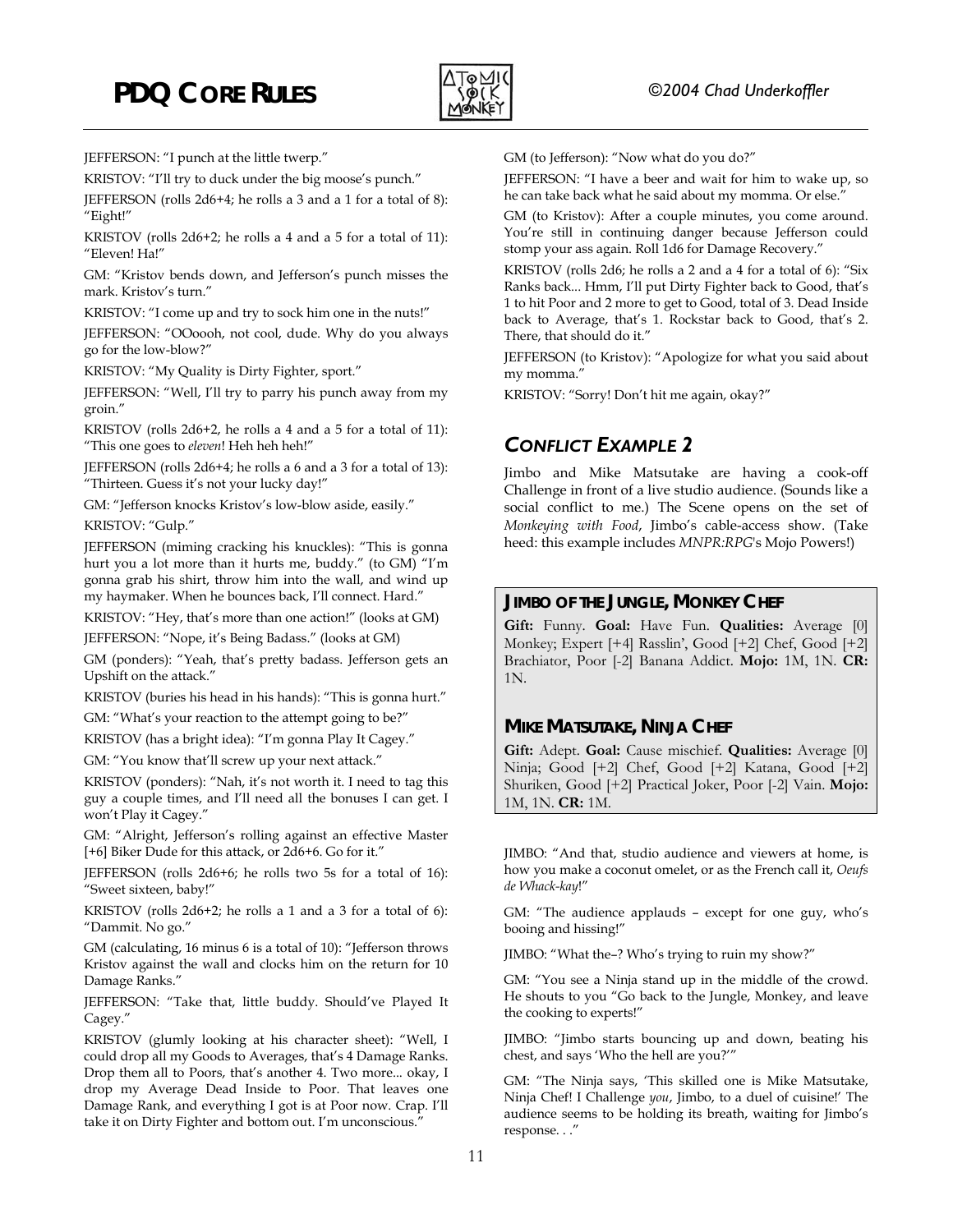

JIMBO: "I accept your Challenge, Matsutake! Bring it on!"

GM: "The Ninja Chef leaps out of the stands, does a mid-air somersault, and lands next to you on the stage. The audience oohs and ahhs." (makes a note) "Okay, this will be a social Challenge, as you're trying to get the highest amount of audience applause through the dishes you produce. Sound good?"

#### JIMBO: "Sure."

GM: "Since you both are equally-Ranked at Chef, I could make you roll for Initiative, but since it's Jimbo's TV show, I say he should go first."

JIMBO: "Okay, I start to whip up a (um, what else do Monkeys eat?). . . Got it! Termite pie! Jimbo gets a pie shell, goes to the termite farm in the corner and scoops up a couple handfuls of bugs, throws them in the shell, covers it, and slams the tray into the oven! How does the crowd like that?"

GM: "Go ahead and roll."

JIMBO: (rolls 2d6+2, getting 2 and 6 for a total of 10) "I got a ten."

GM (rolling 2d6+2 for the Ninja, getting 2 and 2 for a total of 6): "Matsutake seems a bit flabbergasted by your use of insects! He takes 4 Failure Ranks!" (The GM applies the Failure Ranks, dropping Shuriken and Practical Joker 2 Ranks each; now both are at Poor [-2].)

JIMBO: "Don't mess with the Monkey, man!"

GM (as the Ninja): "'Your jungle arts won't save you from my skills!' And then he reaches down below the counter, grabs something in each hand, and flips them into the air. He draws his sword, screaming, 'Behold the power of my. . . *Super! Banana Sushi!*' Using his katana, he deftly peels the banana, slaps it onto the rice, then slices it into pieces which fall perfectly on the serving plate." (GM checks off the point of Ninja Mojo from Matsutake's write-up.)

JIMBO: "What the hell is that?"

GM: "He's using his Chef and Katana Qualities together, as well as spending a point of Mojo on the Universal Power of Super!"

JIMBO: "Damn."

GM: "Yup, he's pulling out all the stops, since you mussed him pretty bad with your first attack. Oh, and you're at -2 for your reaction roll."

JIMBO: "What?! Why?"

GM: "Because Jimbo's a filthy Banana Addict. That's worth an extra 2 Failure Ranks on the first attack."

JIMBO (studies his character sheet) "Oh, right. That sucks."

GM (rolling 2d6+2+2 for the two Qualities, plus an additional Upshift – or +2, same difference – for the Ninja; he gets 2 and 5 for a total of 15): "13, plus 2 extra Failure Ranks is fifteen!"

JIMBO: "You're kidding." (studies sheet) "I only have 1 Mojo, so I can't use it for Bouncy!, because if I lose, my Expert [+4] Rasslin' will suffer a Breakdown. Damn. Well, better get it over with." (picks up dice, shakes them, then stops.) "Hey wait, since this is a social conflict, I can use my Gift, right? Get the audience on my side? Maybe their cheers of 'Go, go, Jimbo!' and 'Show me the monkey!' keep me all focused and stuff?"

GM: "Sure, why not?"

JIMBO: "Cool. I'll Upshift my Chef from Good [+2] to Expert [+4]." (rolls 2d6+4-2, getting 5 and 6 for a total of 13) "Lucky thirteen! *Awesome*!" (to the Ninja) "Though my eyes glaze over and I start to drool over the Ninja's luscious Super Banana Sushi, I manage to pull myself away from the brink."

GM: "Well done. You only take 2 Failure Ranks. Where are you putting them?"

JIMBO (looking at sheet): "Okay, I'll drop Rasslin' voluntarily – and temporarily! – from Expert [+4] to Average [0]."

GM: "Your action."

JIMBO: (ponders) "Okay, I want to do something like the Ninja did, combining my Qualities. Let's see. . . Rasslin', Brachiator, and Chef. I got it! Okay, I'll make fresh pancakes – *upside down*, swinging from the light gantries of the studio, *by my feet*!"

GM: "I like it! Okay, you can use Chef and Brachiator on this action."

JIMBO: (rolls 2d6+2+2, getting 4 and 5 for a total of 13) "Thirteen again!"

GM (rolling 2d6+2, getting 1 and 2 for a total of 7) "Matsutake gets seven, and takes 6 Failure Ranks." (looks at sheet) "Six Ranks will cause Matsutake to zero out a Quality, so that means you win! The crowd goes wild, 'Aaaaahhhh!' while the Ninja cries all over his sushi." (scratches out the next to last Mojo point on the Ninja's sheet) "You feel the surge of power as you gain one of the Ninja's Mojo points for winning the Challenge!"

JIMBO: "What Flavor?"

GM: "Monkey Mojo."

JIMBO: "'That will teach you to steal Mojo from Monkeys!' I scream, then I beat my chest, bouncing up and down, and perform the traditional Monkey screech of ass-kicking victory!"

GM: "Like how?"

JIMBO: (demonstrates) "Like 'ooh-ooh-ow-ow-ow!'"

GM: (laughing) "Jimbo gets *another* new Monkey Mojo point."

JIMBO: "Sweet!"